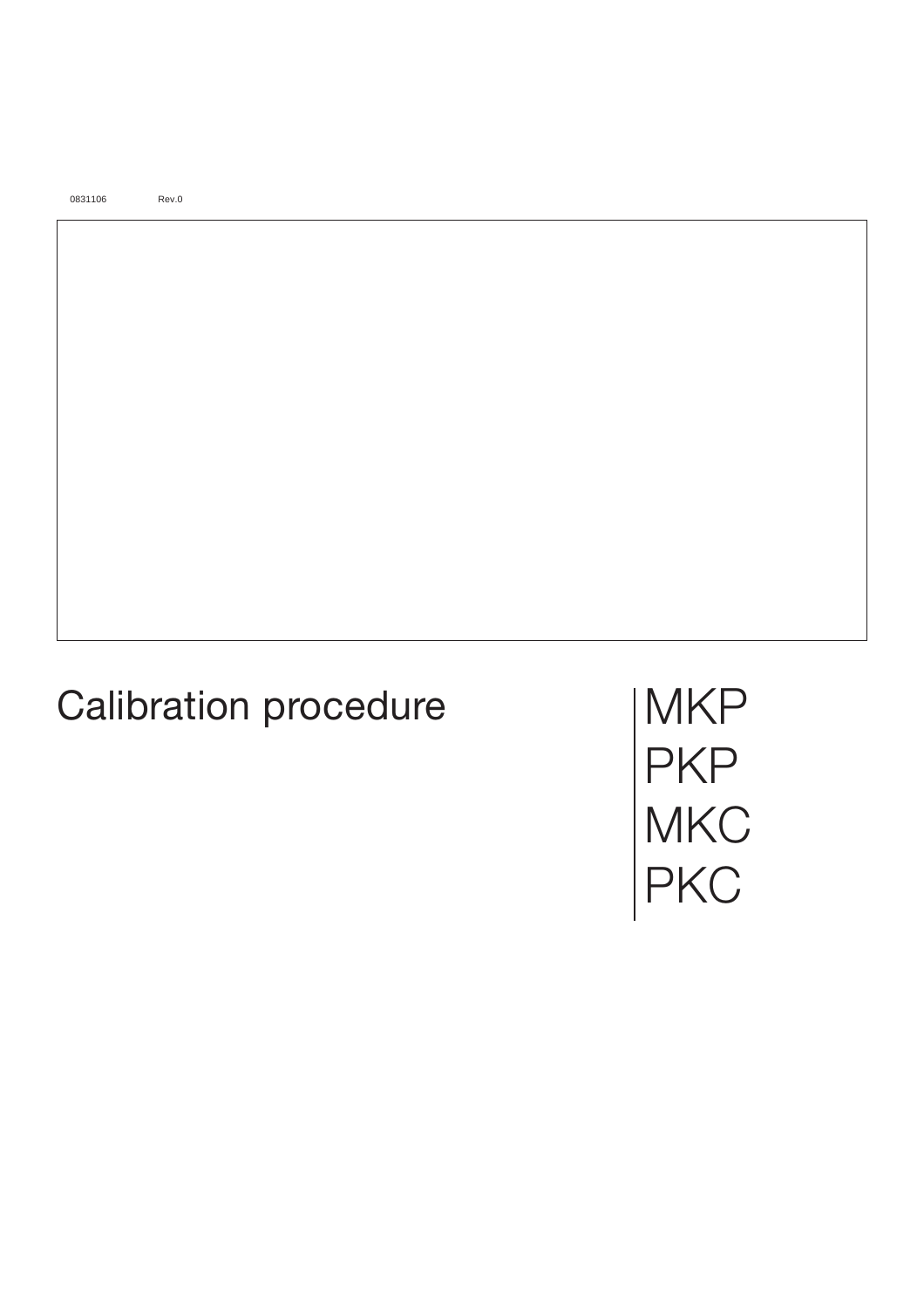# **INSTRUMENT CALIBRATION PROCEDURES**

# **1 GENERAL GUIDELINES FOR CALIBRATION**

- For an accurate calibration it is necessary to proceed as follows:
- a) The instrument under calibration should be mounted in its case in order to keep the internal temperature stable.
- b) The ambient temperature should be stable. Avoid any drift due to air-conditioning or others.
- c) The relative humidity should not exceed 70%.
- d) The instrument must be in ON condition from 20 minutes at least.
- e) Operate, possibly, in an environment with no electromagnetic disturbances.
- f) During calibration, connect to the instrument one input at a time.
- g) Before to execute each calibration, be sure that the specific hardware setting has been made (see "Preliminary hardware setting" paragraph).

For this calibration procedure it is necessary to use calibrators with the following accuracy and resolution:

## **ACCURACY**

- 1) For current input:  $\pm$  0.025% output  $\pm$  0.0025% range  $\pm$  0.01  $\mu$ A
- 2) For voltage input : + 0.005% output + 0.001% range + 5  $\mu$ V
- 3) For TC input:  $+ 0.005\%$  output  $+ 0.001\%$  range  $+ 5 \text{ uV}$
- 4) For RTD input: + 0.02 % + 0.0025 Ω/decade.
- 5) For cold junction compensation: better than 0.1 °C

## **RESOLUTION**

- 1) For current input: 0.5 µA
- 2) For voltage input: 100 µV
- 3) For TC input: 1 µV
- 4) For RTD input: 10 mΩ
- 5) For cold junction compensation: better than 0.1 °C

# **2 PRELIMINARY HARDWARE SETTINGS**

## **2.1 HOW TO REMOVE THE INSTRUMENT FROM ITS CASE**

- 1) Switch off the instrument.
- 2) Push gently the lock A on the right.
- 3) While the lock A is maintained out, slide out the right side of the instrument (see fig. 1).



Fig. 1

- 4) Push gently the lock C on the left.
- 5) While the lock C is maintained out, slide out the instrument (see fig. 2).



Fig. 2

## **2.2 MAIN INPUT SELECTION**

Set J103 (see fig. 3) according to the desired input type as shown in the following table.

| J103    | <b>INPUT TYPE</b> |       |       |       |                 |
|---------|-------------------|-------|-------|-------|-----------------|
|         | T/C, RTD,CJ       | 60 mV | 5V    | 10 V  | $20 \text{ mA}$ |
| $1 - 2$ | open              | open  | close | open  | open            |
| $3 - 4$ | open              | open  | close | close | open            |
| $5-6$   | open              | open  | open  | open  | close           |
| $7 - 8$ | open              | open  | open  | open  | close           |
| $5 - 7$ | close             | close | open  | close | open            |
| $6 - 8$ | close             | close | open  | open  | open            |
|         |                   |       |       |       |                 |



Fig. 3

## **2.3 AUXILIARY INPUT SELECTION (option)**

Set J102 (see fig. 3) according to the desired input type as shown in the following table.

| J102    | <b>INPUT TYPE</b> |       |       |
|---------|-------------------|-------|-------|
|         | 5V                | 10V   | 20 mA |
| $1 - 2$ | close             | open  | open  |
| $3 - 4$ | close             | close | open  |
| $5-6$   | open              | open  | close |
| $7 - 8$ | open              | open  | close |
| $5 - 7$ | open              | close | open  |
| $6 - 8$ | open              | open  | open  |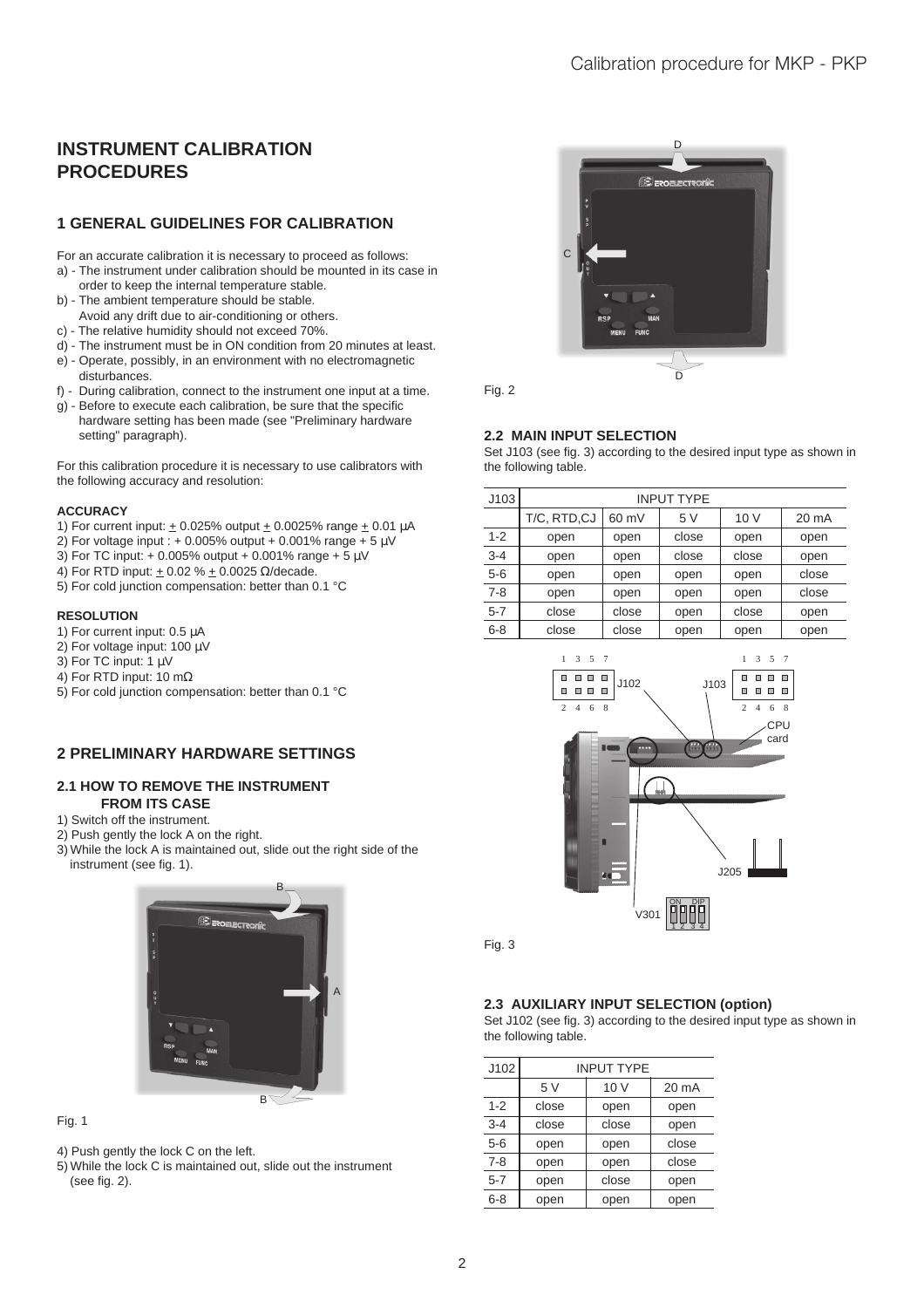## **2.4 IN CT / FEEDBACK SELECTION**

This instrument can use the "IN CT" input or the "Feedback" input; the two inputs are not contemporarily.

The current transformer input allows you to measure and display the current running in a load driven by a time proportional control output during the ON and OFF periods of the output cycle time. By this feature it is also available the "Out failure detection" function (see page 66 in the USER MANUAL).

The feedback input is used when the servomotor close loop or the servomotor open loop with valve position indication outputs is required.

To select the desired input type, set V301 (see fig. 3) as detailed in the following table:

| Input    | V301.1 | V301.2     | V301.3 | V301.4 |
|----------|--------|------------|--------|--------|
| IN CT    | OΝ     | <b>OFF</b> | ON     | ON     |
| Feedback | OFF    | ON         | OFF    | OΝ     |

## **2.5 CALIBRATION MODE SELECTION**

To start the calibration procedure, the DIP SWITCH V101, mounted on CPU card, must be set as follows:

V<sub>101.1</sub> = Not care condition

 $V101.2 = OFF$ 

 $V101.3$  = Not care condition

 $V101.4 = ON$ 

**NOTE**: during calibration procedure the serial communication interface will be disabled.



#### Fig. 4

When it is desired to exit from calibration mode proceed as follows: 1) switch off the instrument;

- 2) remove the instrument from its case;
- 3) select the desired operative mode by setting the DIP switch V101 as described in "Operative mode and hardware lock" paragraph reported at page 23 of the USER MANUAL.

# **3 CALIBRATION PROCEDURE**

## **3.1 FOREWORD**

Calibration parameters are divided in groups. Each group is comprised of two parameters (initial and full scale values) plus a specific calibration check.

Follows a complete list of the "calibrations groups".

- 1)  $\tilde{n}$ . I.tc = Main input calibration, TC input
- 2) ñ.I.CJ = Main input calibration, cold junction
- 3)  $\tilde{n}$ . I. rt = Main input calibration, RTD input 4)  $\tilde{n}$ . I.  $\tilde{n}A$  = Main input calibration, mA input
- $\tilde{n}$ .I. $\tilde{n}A$  = Main input calibration, mA input
- 5)  $\tilde{n}$ . I.5 = Main input calibration, 5 V input
- 6)  $\tilde{n}$ . 1.10 = Main input calibration, 10 V input
- 7) A.I.ñA = Auxiliary input calibration, mA input
- 8) A.I.5 = Auxiliary input calibration,  $5 \text{ V}$  input
- 9) A.I.10 = Auxiliary input calibration, 10 V input
- 10)  $In.Ct = Current transformer input calibration$
- 11)  $FEEd = Feedback input$
- 12)  $05.\tilde{n}A = Out 5$  calibration
- 13)  $06.\tilde{n}A = Out 6$  calibration
- 14)  $CAL = Default calibration data loading$

**NOTE**: Calibration groups from group 7 to group 13 will be shown only when the specific hardware is fitted.

#### **GENERAL NOTE ABOUT CALIBRATION PROCEDURE**:

During calibration procedure, when the initial or full scale value of a group is selected and the middle display shows "OFF", pushing the FUNC pushbutton the instrument will jump to the next parameter or check **without to modify** the previous calibration setting. In this way it is possible to recalibrate only the desired input or output. It is also possibe to make a check of one or more calibration group without to remake the specific calibration.

# **3.2 CALIBRATION PROCEDURE**

#### **HOW TO PROCEED**

Switch on the instrument, the upper display will show CAL while the lower display will show the firmware version.

Push the FUNC pushbutton to display the first calibration group on the upper display. Depress FUNC pushbutton more times until the desired calibration group is reached.

## **1) "ñ.I.tc" - MAIN INPUT CALIBRATION - TC INPUT**

The upper display will show "ñ.I.tc".

## **1.1) "Lr" - INITIAL SCALE VALUE**

The lower display will show "Lr"

- a) Made the specific hardware setting as described at paragraph 2. b) Connect the instrument under test to the calibrator as shown in
- Fig. 5.



Fig.5

c) The upper display will show "ñ.I.tc", the lower display will show "Lr" while "OFF" will appear on the middle display.

d) Set calibrator to 0.000 mV.

e) Push ▲ pushbutton, the middle display will change to "On".

f) After few seconds, start calibration by pushing FUNC pushbutton. At the end of this calibration routine, the instrument will go to the next step.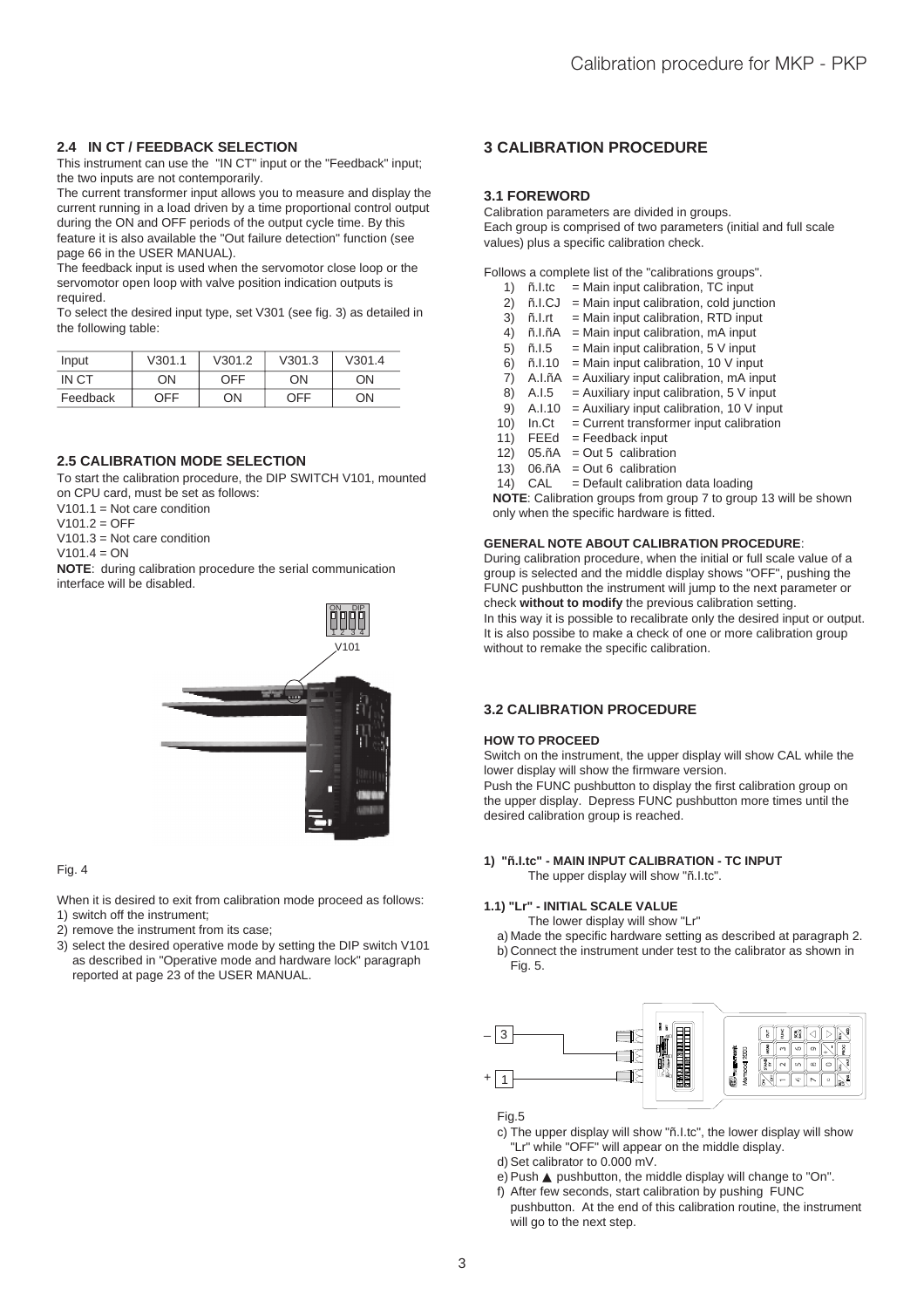#### **1.2) "Hr" - FINAL SCALE VALUE**

- The upper display will show "ñ.I.tc", the lower display will show "Hr" while "OFF" will appear on the middle display.
- a) Set the calibrator to 60.000 mV (see Fig. 5).
- b) Push ▲ pushbutton, the middle display will change to "On".
- c) After few seconds, start calibration by pushing FUNC pushbutton. At the end of this calibration routine, the instrument will go to the next step.

## **1.3) "**∀.**" - TC INPUT CHECK**

The lower and the middle display show "∀." followed by the measured value in counts as shown in the following figure:

| Selected calibration group | 同志口 |                                                                        |
|----------------------------|-----|------------------------------------------------------------------------|
| Check simbol               |     | $\frac{1}{2}$ Measured or generated                                    |
|                            |     | $\left  \overline{U}\overline{U}\overline{U}\right $ value (in counts) |

Fig. 6

- The "ñ.I.tc" "Hr" calibration is correct if the indication is equal to "∀. 3 0000"  $\pm$  10 counts.
- a) Check the zero calibration, by setting the calibrator to 0.000 mV, the read-out must be equal to " $\forall$ . 0 0000"  $\pm$  10 counts.
- b) Check the half scale linearity by setting the calibrator to 30.000 mV. The read-out must be " $\forall$ . 1 5000" + 10 counts.

**NOTE**: when it is desired to use a different check point, the following formula describes the ratio between the signal input and the instrument read-out (in counts).

Instrument readout (in counts) =  $\frac{m \pi u}{60 \text{ (mV)}}$  $\frac{\text{input value}}{\text{630000}}$ 

c) Push FUNC pushbutton, the instrument will go to the next calibration group.

#### **2) "ñ.I.CJ" - MAIN INPUT CALIBRATION - COLD JUNCTION** The upper display will show "ñ.I.CJ"

**NOTE**: make sure that "ñ.I.tc" "Lr" and "ñ.I.tc" "Hr" parameters are correctly calibrated before to calibrate "ñ.I.CJ" parameter.

#### **2.1) Lr - ACTUAL VALUE**

- The lower display will show "Lr"
- a) Made the specific hardware setting as described at paragraph 2.
- b) Measure the temperature close to terminals 1 and 3 using a calibrator, for instance, the MEMOCAL (see Fig. 7).



Fig. 7

c) Wait a few minutes to allow the temperature stabilisation of the entire system (sensor, calibrator and instrument).

- d) The middle displays will show "OFF". At the first pressure of  $\triangle$  or  $\nabla$  push-button, the middle display starts to show a read-out value.
- e) Using ▲ or ▼ push-button, set a read-out value equal to the temperature measured by the measuring device (in C° and tenths of °C).
- f) After a few seconds, start the calibration by pushing FUNC pushbutton. At the end of this calibration routine, the instrument will go to the next step.

#### **2.2) "**∀.**" - COLD JUNCTION COMPENSATION CHECK** The middle display will show "∀.".

The lower display will show the measured cold junction temperature (in C° and tenths of °C).

- a) Make sure that the cold junction temperature measured by the instrument is equal to the value measured by the measuring device (MEMOCAL).
- b) Push FUNC pushbutton, the instrument will go to the next calibration group.

## **3) "ñ.I.rt" - MAIN INPUT CALIBRATION - RTD INPUT**

The upper display will show "ñ.I.rt". **NOTE**: make sure that "ñ.I.tc" "Lr", "ñ.I.tc" "Hr" and "ñ.I.CJ" parameters are correctly calibrated before to calibrate "ñ.I.rt" parameter.

## **3.1) "Lr" - INITIAL SCALE VALUE**

The lower display will show "Lr"

- a) Made the specific hardware setting as described at paragraph 2.
- b) Made a short circuit between terminals 1, 3 and 4 as shown in Fig. 8.



Fig.8

- c) The upper display will show "ñ.I.rt", the lower display will show "Lr" while "OFF" will appear on the middle display.
- d) Push ▲ pushbutton, the middle display will change to "On".
- e) After a few seconds, start the calibration by pushing FUNC pushbutton. At the end of this calibration routine, the instrument will go to the next step.

#### **3.2) "Hr" - FINAL SCALE VALUE**

- The upper display will show "ñ.I.rt", the lower display will show "Hr" while "OFF" will appear on the middle display.
- a) Connect the instrument under test to the calibrator as shown in Fig. 9.





- b) Set the calibrator to 375.00  $Ω$ .
- c) Push ▲ pushbutton, the middle display will change to "On".
- d) After a few seconds, start the calibration by pushing FUNC pushbutton. At the end of this calibration routine, the instrument will go to the next step.

## **3.3) "**∀.**" - RTD INPUT CHECK**

The lower and the middle display show "∀." followed by the measured value in counts (see fig 6).

- The "ñ.I.rt" "Hr" calibration is correct if the indication is equal to "∀. 3 0000" + 10 counts.
- a) Check the zero calibration, by setting the calibrator to 0.00  $Ω$ , the read-out must be equal to " $\forall$ . 0 0000"  $\pm$  10 counts.
- b) Check the linearity by setting the calibrator to 175.00 Ω. The read-out must be " $\forall$ . 1 4213"  $\pm$  10 counts.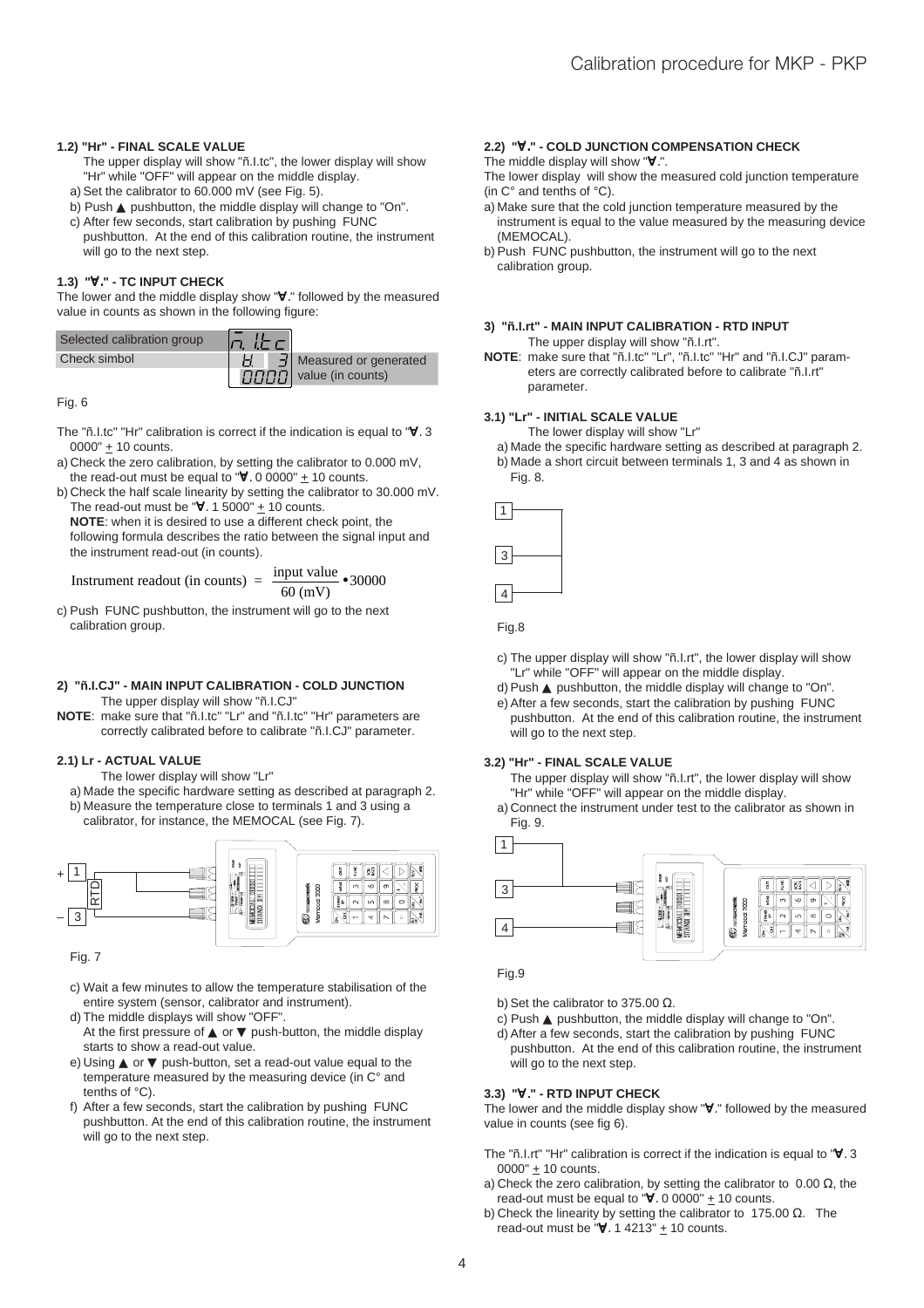- c) Set the calibrator to 275.00 Ω. The read-out must be " $\forall$ . 2 2166" + 10 counts.
- d) Push FUNC pushbutton, the instrument will go to the next calibration group.

#### **4) "ñ.I.ñA" - MAIN INPUT CALIBRATION - mA INPUT** The upper display will show "ñ.I.ñA".

## **4.1) "Lr" - INITIAL SCALE VALUE**

The lower display will show "Lr"

a) Made the specific hardware setting as described at paragraph 2. b) Connect the instrument under test to the calibrator as shown in Fig. 10.



Fig.10

c) The upper display will show "ñ.I.ñA", the lower display will show "Lr" while "OFF" will appear on the middle display.

- d) Set calibrator to 0.000 mA.
- e) Push ▲ pushbutton, the middle display will change to "On".
- f) After a few seconds, start the calibration by pushing FUNC pushbutton. At the end of this calibration routine, the instrument will go to the next step.

## **4.2) "Hr" - FINAL SCALE VALUE**

- The upper display will show "ñ.I.ñA", the lower display will show "Hr" while "OFF" will appear on the middle display.
- a) Set the calibrator to 20.000 mA.
- b) Push ▲ pushbutton, the middle display will change to "On".
- d) After a few seconds, start the calibration by pushing FUNC pushbutton. At the end of this calibration routine, the instrument will go to the next step.

#### **4.3) "**∀.**" - mA INPUT CHECK**

The lower and the middle display show "∀." followed by the measured value in counts (see fig 6).

- The "ñ.I.ñA" "Hr" calibration is correct if the indication is equal to "∀. 3 0000"  $\pm$  10 counts.
- a) Check the zero calibration, by setting the calibrator to 0.000 mA, the read-out must be equal to " $\forall$ . 0 0000"  $\pm$  10 counts.
- b) Check the linearity by setting the calibrator to 10.000 mA The read-out must be  $"\forall$ . 1 5000" + 10 counts.

**NOTE**: when it is desired to use a different check point, the following formula describes the ratio between the signal input and the instrument read-out (in counts).

$$
Instrument \text{ readout (in counts)} = \frac{input \text{ value}}{20 \text{ (mA)}} \cdot 30000
$$

c) Push FUNC pushbutton, the instrument will go to the next calibration group.

#### **5) "ñ.I.5" - MAIN INPUT CALIBRATION - 5 V INPUT** The upper display will show "ñ.I.5".

#### **5.1) "Lr" - INITIAL SCALE VALUE**

The lower display will show "Lr"

- a) Made the specific hardware setting as described at paragraph 2.
- b) Connect the instrument under test to the calibrator as shown in Fig. 5.
- c) The upper display will show "ñ.I.5", the lower display will show "Lr" while "OFF" will appear on the middle display.
- d) Set calibrator to 0.000 V.
- e) Push ▲ pushbutton, the middle display will change to "On".
- f) After a few seconds, start the calibration by pushing FUNC pushbutton. At the end of this calibration routine, the instrument will go to the next step.

#### **5.2) "Hr" - FINAL SCALE VALUE**

The upper display will show "ñ.I.5", the lower display will show "Hr" while "OFF" will appear on the middle display.

- a) Set the calibrator to 5.000 V.
- b) Push ▲ pushbutton, the middle display will change to "On".
- d) After a few seconds, start the calibration by pushing FUNC pushbutton. At the end of this calibration routine, the instrument will go to the next step.

## **5.3) "**∀.**" - 5 V INPUT CHECK**

The lower and the middle display show "∀." followed by the measured value in counts (see fig 6).

- The "ñ.I.5" "Hr" calibration is correct if the indication is equal to "∀. 3 0000"  $\pm$  10 counts.
- a) Check the zero calibration, by setting the calibrator to 0.0000 V, the read-out must be equal to " $\forall$ . 0 0000"  $\pm$  10 counts.
- b) Check the linearity by setting the calibrator to 2.500 V The readout must be " $\forall$ . 1 5000"  $\pm$  10 counts. **NOTE**: when it is desired to use a different check point, the

following formula describes the ratio between the signal input and the instrument read-out (in counts).

$$
Instrument \text{ readout (in counts)} = \frac{input \text{ value}}{5 \text{ (V)}} \cdot 30000
$$

- c) Push FUNC pushbutton, the instrument will go to the next calibration group.
- **6) "ñ.I.10" MAIN INPUT CALIBRATION 10 V INPUT** The upper display will show "ñ.I.10".

#### **6.1) "Lr" - INITIAL SCALE VALUE**

The lower display will show "Lr"

- a) Made the specific hardware setting as described at paragraph 2.
- b) Connect the instrument under test to the calibrator as shown in Fig. 5.
- c) The upper display will show "ñ.I.10", the lower display will show "Lr" while "OFF" will appear on the middle display.
- d) Set calibrator to 0.000 V.
- e) Push ▲ pushbutton, the middle display will change to "On".

f) After a few seconds, start the calibration by pushing FUNC pushbutton. At the end of this calibration routine, the instrument will go to the next step.

## **6.2) "Hr" - FINAL SCALE VALUE**

The upper display will show "ñ.I.10", the lower display will show "Hr" while "OFF" will appear on the middle display.

- a) Set the calibrator to 10.000 V. b) Push ▲ pushbutton, the middle display will change to "On".
- c) After a few seconds, start the calibration by pushing FUNC
- pushbutton. At the end of this calibration routine, the instrument will go to the next step.

## **6.3) "**∀.**" - 10 V INPUT CHECK**

The lower and the middle display show "∀." followed by the measured value in counts (see fig 6).

- The "ñ.I.10" "Hr" calibration is correct if the indication is equal to "∀. 3 0000"  $\pm$  10 counts.
- a) Check the zero calibration, by setting the calibrator to 0.000 V, the read-out must be equal to  $\forall$ . 0 0000"  $\pm$  10 counts.
- b) Check the linearity by setting the calibrator to 5.000 V The readout must be " $\mathsf{V}$ . 1 5000"  $\pm$  10 counts. **NOTE**: when it is desired to use a different check point, the following formula describes the ratio between the signal input and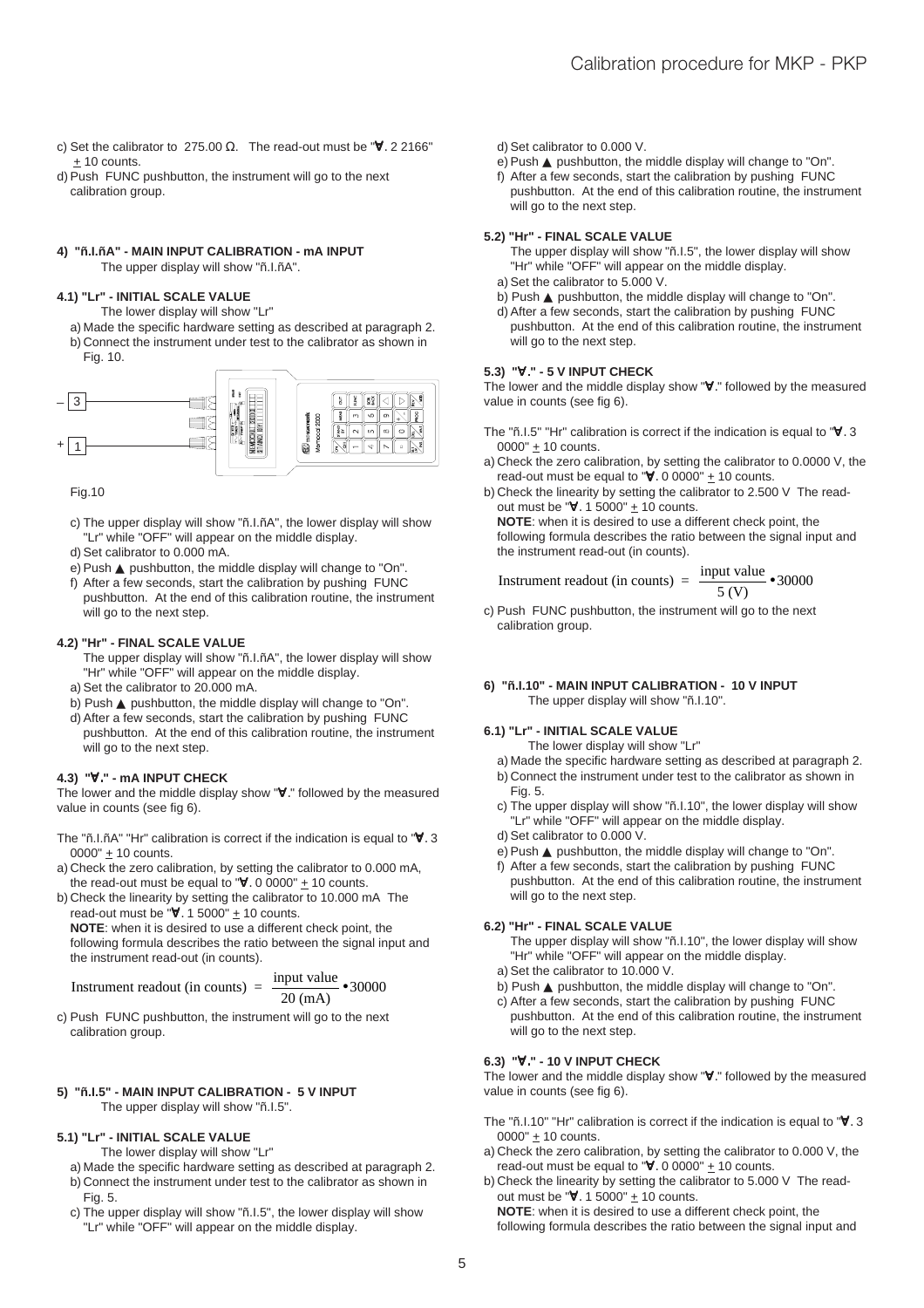the instrument read-out (in counts).

Instrument readout (in counts) =  $\frac{input}{10}$  $\frac{1}{2}$  + 30000

c) Push FUNC pushbutton, the instrument will go to the next calibration group.

## **7) "A.I.ñA" - AUXILIARY INPUT CALIBRATION - mA INPUT** The upper display will show "A.I.ñA".

## **7.1) "Lr" - INITIAL SCALE VALUE**

- The lower display will show "Lr"
- a) Made the specific hardware setting as described at paragraph 2. b) Connect the instrument under test to the calibrator as shown in
	- Fig. 11.



#### Fig.11

- c) The upper display will show "A.I.ñA", the lower display will show "Lr" while "OFF" will appear on the middle display.
- d) Set calibrator to 0.000 mA.
- e) Push ▲ pushbutton, the middle display will change to "On".
- f) After a few seconds, start the calibration by pushing FUNC pushbutton. At the end of this calibration routine, the instrument will go to the next step.

#### **7.2) "Hr" - FINAL SCALE VALUE**

- The upper display will show "A.I.ñA", the lower display will show "Hr" while "OFF" will appear on the middle display.
- a) Set the calibrator to 20.000 mA.
- b) Push ▲ pushbutton, the middle display will change to "On".
- d) After a few seconds, start the calibration by pushing FUNC pushbutton. At the end of this calibration routine, the instrument will go to the next step.

#### **7.3) "**∀.**" - mA AUXILIARY INPUT CHECK**

The lower and the middle display show "∀." followed by the measured value in counts (see fig 6).

The "A.I.ñA" "Hr" calibration is correct if the indication is equal to "∀. 3 0000" + 10 counts.

- a) Check the zero calibration, by setting the calibrator to 0.000 mA, the read-out must be equal to " $\blacktriangledown$ . 0 0000" + 10 counts.
- b) Check the linearity by setting the calibrator to 10.000 mA The read-out must be " $V. 15000$ " + 10 counts.

**NOTE**: when it is desired to use a different check point, the following formula describes the ratio between the signal input and the instrument read-out (in counts).

Instrument readout (in counts)  $=$   $\frac{input value}{}$  $\frac{1000 \text{ rad}}{20 \text{ (mA)}}$   $\bullet$  30000

c) Push FUNC pushbutton, the instrument will go to the next calibration group.

## **8) "A.I.5" - AUXILIARY INPUT CALIBRATION - 5 V INPUT** The upper display will show "A.I.5".

## **8.1) "Lr" - INITIAL SCALE VALUE**

The lower display will show "Lr"

- a) Made the specific hardware setting as described at paragraph 2.
- b) Connect the instrument under test to the calibrator as shown in Fig. 12.



Fig.12

- c) The upper display will show "A.I.5", the lower display will show "Lr" while "OFF" will appear on the middle display.
- d) Set calibrator to 0.000 V.
- e) Push ▲ pushbutton, the middle display will change to "On".
- f) After a few seconds, start the calibration by pushing FUNC pushbutton. At the end of this calibration routine, the instrument will go to the next step.

## **8.2) "Hr" - FINAL SCALE VALUE**

- The upper display will show "A.I.5", the lower display will show "Hr" while "OFF" will appear on the middle display.
- a) Set the calibrator to 5.000 V.
- b) Push ▲ pushbutton, the middle display will change to "On". d) After a few seconds, start the calibration by pushing FUNC pushbutton. At the end of this calibration routine, the instrument will go to the next step.

## **8.3) "**∀.**" - 5 V AUXILIARY INPUT CHECK**

The lower and the middle display show "∀." followed by the measured value in counts (see fig 6).

- The "A.I.5" "Hr" calibration is correct if the indication is equal to "∀. 3 0000"  $\pm$  10 counts.
- a) Check the zero calibration, by setting the calibrator to 0.0000 V, the read-out must be equal to " $\forall$ . 0 0000"  $\pm$  10 counts.
- b) Check the linearity by setting the calibrator to 2.500 V The readout must be " $\forall$ . 1 5000"  $\pm$  10 counts.
	- **NOTE**: when it is desired to use a different check point, the following formula describes the ratio between the signal input and the instrument read-out (in counts).

$$
Instrument \text{ readout (in counts)} = \frac{input \text{ value}}{5 \text{ (V)}} \cdot 30000
$$

c) Push FUNC pushbutton, the instrument will go to the next calibration group.

## **9) "A.I.10" - AUXILIARY INPUT CALIBRATION - 10 V INPUT** The upper display will show "A.I.10".

## **9.1) "Lr" - INITIAL SCALE VALUE**

- The lower display will show "Lr"
- a) Made the specific hardware setting as described at paragraph 2.
- b) Connect the instrument under test to the calibrator as shown in Fig. 12.
- c) The upper display will show "A.I.10", the lower display will show "Lr" while "OFF" will appear on the middle display.
- d) Set calibrator to 0.000 V.
- e) Push ▲ pushbutton, the middle display will change to "On".
- f) After a few seconds, start the calibration by pushing FUNC pushbutton. At the end of this calibration routine, the instrument will go to the next step.

#### **9.2) "Hr" - FINAL SCALE VALUE**

- The upper display will show "A.I.10", the lower display will show "Hr" while "OFF" will appear on the middle display.
- a) Set the calibrator to 10.000 V. b) Push ▲ pushbutton, the middle display will change to "On".
- d) After a few seconds, start the calibration by pushing FUNC
- pushbutton. At the end of this calibration routine, the instrument will go to the next step.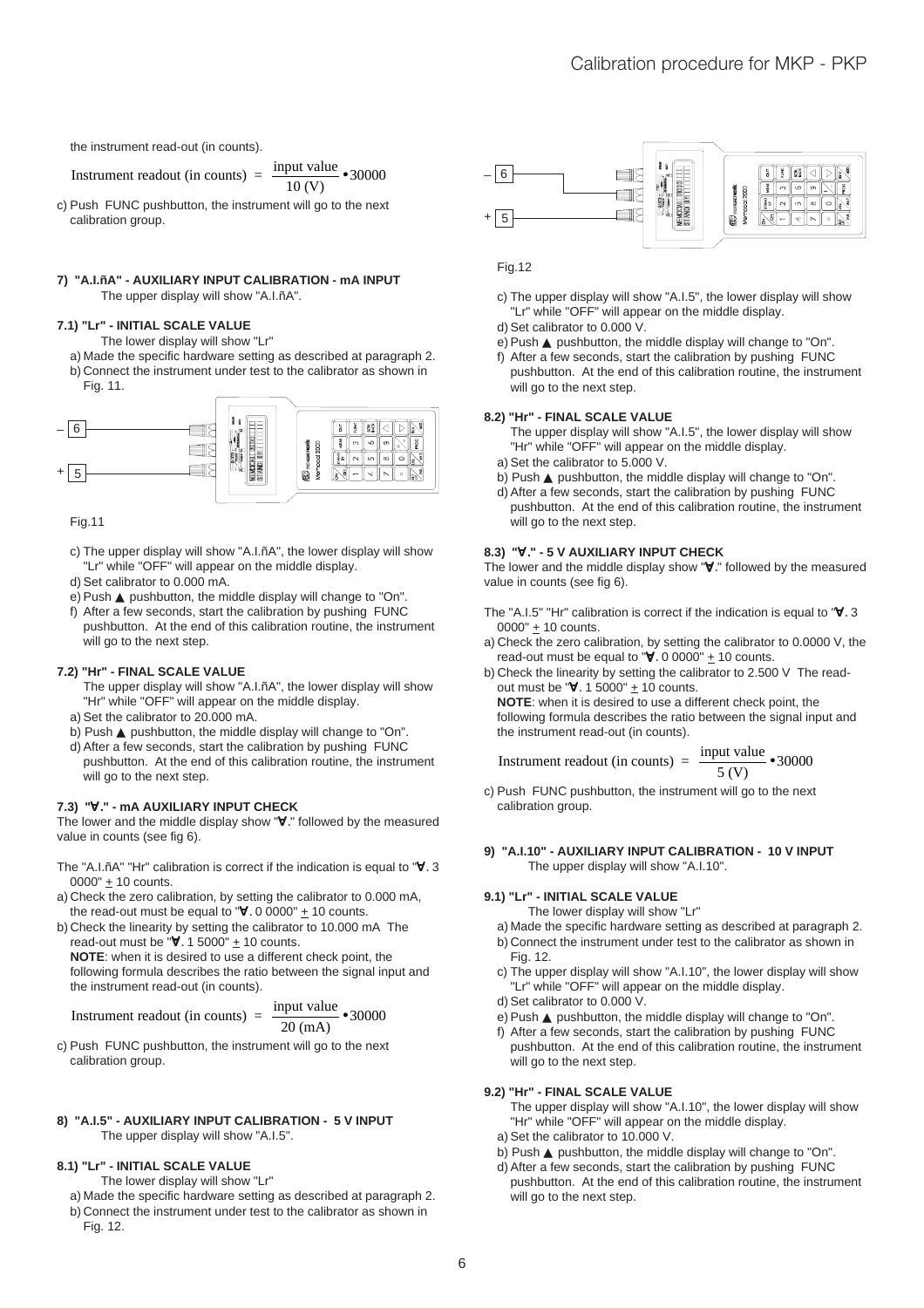#### **9.3) "**∀.**" - 10 V AUXILIARY INPUT CHECK**

The lower and the middle display show "∀." followed by the measured value in counts (see fig 6).

- The "A.I.10" "Hr" calibration is correct if the indication is equal to "∀. 3 0000"  $\pm$  10 counts.
- a) Check the zero calibration, by setting the calibrator to 0.000 V, the read-out must be equal to " $\forall$ . 0 0000"  $\pm$  10 counts.
- b) Check the linearity by setting the calibrator to 5.000 V The readout must be " $\forall$ . 1 5000"  $\pm$  10 counts.

**NOTE**: when it is desired to use a different check point, the following formula describes the ratio between the signal input and the instrument read-out (in counts).

Instrument readout (in counts) =  $\frac{mput \text{var}}{10 \text{ (V)}}$  $\frac{input \ value}{10000}$  • 30000

c) Push FUNC pushbutton, the instrument will go to the next calibration group.

#### **10) "In.Ct" - CURRENT TRANSFORMER INPUT CALIBRATION** The upper display will show "In.Ct".

## **10.1) "Lr" - INITIAL SCALE VALUE**

The lower display will show "Lr"

a) Made the specific hardware setting as described at paragraph 2. b) Connect the instrument under test to the calibrator as shown in Fig. 13.

| mA AC     |
|-----------|
| Generator |

Fig.13

- c) The upper display will show "In.Ct", the lower display will show "Lr" while "OFF" will appear on the middle display.
- d) Set calibrator to 0.00 mA AC.
- e) Push ▲ pushbutton, the middle display will change to "On".
- f) After a few seconds, start the calibration by pushing FUNC pushbutton. At the end of this calibration routine, the instrument will go to the next step.

## **10.2) "Hr" - FINAL SCALE VALUE**

- The upper display will show "In.Ct", the lower display will show "Hr" while "OFF" will appear on the middle display.
- a) Set the calibrator to 50.00 mA AC.
- b) Push ▲ pushbutton, the middle display will change to "On".
- d) After a few seconds, start the calibration by pushing FUNC pushbutton. At the end of this calibration routine, the instrument will go to the next step.

## **10.3) "**∀.**" - CURRENT TRANSFORMER INPUT CHECK**

The lower and the middle display show "∀." followed by the measured value in counts (see fig 6).

- The "In.Ct" "Hr" calibration is correct if the indication is equal to "∀. 0 1000" + 10 counts.
- a) Check the zero calibration, by setting the calibrator to 0.00 mA AC, the read-out must be equal to " $\forall$ . 0 0000"  $\pm$  10 counts.
- b) Check the linearity by setting the calibrator to 25.00 mA AC. The read-out must be " $V. 0.0500$ "  $+ 10$  counts.

**NOTE**: when it is desired to use a different check point, the following formula describes the ratio between the signal input and the instrument read-out (in counts).

$$
Instrument \text{ readout (in counts)} = \frac{input \text{ value}}{50 \text{ (mA AC)}} \cdot 1000
$$

c) Push FUNC pushbutton, the instrument will go to the next calibration group.

#### **11) "FEEd" - FEEDBACK INPUT CALIBRATION** The upper display will show "FEEd".

## **11.1) "Lr" - INITIAL SCALE VALUE**

- The lower display will show "Lr"
- a) Made the specific hardware setting as described at paragraph 2. b) Two resistors (1 KΩ, 1/4 W, 1%) must be connected to the
- instrument under test as shown in Fig. 14.



Fig.14

- c) The upper display will show "FEEd", the lower display will show "Lr" while "OFF" will appear on the middle display.
- d) Made a short circuit between terminal 13 and 14.
- e) Push ▲ push-button, the middle display will change to "On".
- f) After a few seconds, start the calibration by pushing FUNC push-button. At the end of this calibration routine, the instrument will go to the next step.

#### **11.2) "Hr" - FINAL SCALE VALUE**

- c) The upper display will show "FEEd", the lower display will show "Hr" while "OFF" will appear on the middle display.
- a) Remove the short circuit between terminal 13 and 14. Made a short circuit between terminal 12 and 13.
- b) Push ▲ push-button, the middle display will change to "ON".
- d) After a few seconds, start the calibration by pushing FUNC push-button. At the end of this calibration routine, the instrument will go to the next step.

#### **11.3) "**∀.**" - FEEDBACK INPUT CHECK**

The lower and the middle display show "∀." followed by the measured value in counts (see fig 6).

- The "FEEd" "Hr" calibration is correct if the indication is equal to "∀. 0 1000" + 10 counts.
- a) Check the zero calibration, by removing the short circuit between terminal 12 and 13 and making a short circuit between terminal 13 and 14; the read-out must be equal to " $\forall$ . 0 0000"  $\pm$  10 counts.
- b) Push FUNC push-button, the instrument will go to the next calibration group.

#### **12) "O5.ñA" - OUT 5 CALIBRATION.**

The upper display will show "O5.ñA".

## **12.1) "Lr" - INITIAL SCALE VALUE**

a) Connect the instrument under test to the calibrator as shown in Fig. 15.



- b) The upper display will show "O5.ñA", the lower display will show "Lr" while the middle display will show the actual zero offset in counts (a number from 0 to 5000).
- c) Using **▲** or ▼ push-button, adjust the instrument output until 0.000 mA  $\pm$ 0.005 mA is shown by the calibrator.
- d) After a few seconds, start the calibration by pushing FUNC push-button. At the end of this calibration routine, the instrument will go to the next step.